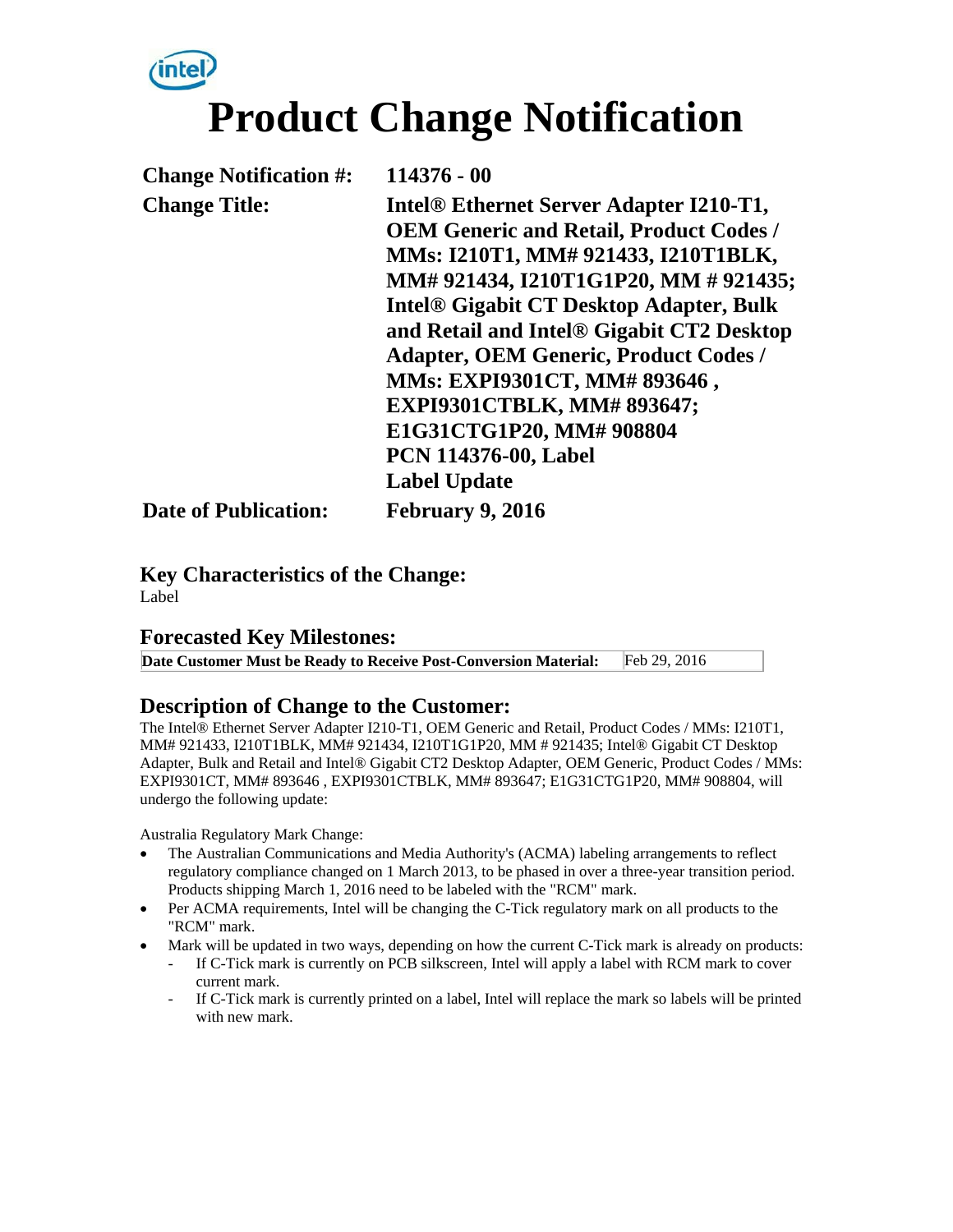• See for picture of "C-Tick" versus "RCM" mark.



### **Customer Impact of Change and Recommended Action:**

Intel anticipates no functional impact to customer but encourages customer to understand the changes. Customers can expect to receive mixed inventory until current inventory levels have been depleted. Please contact your local Intel Field Sales Rep if you have any further questions about these changes.

#### **Products Affected / Intel Ordering Codes:**

| <b>Product Code</b> | MM#    |  |
|---------------------|--------|--|
| EXPI9301CT          | 893646 |  |
| EXPI9301CTBLK       | 893647 |  |
| E1G31CTG1P20        | 908804 |  |
| <b>I210T1</b>       | 921433 |  |
| <b>I210T1BLK</b>    | 921434 |  |
| I210T1G1P20         | 921435 |  |

## **PCN Revision History:**

| <b>Date of Revision:</b> | <b>Revision Number:</b> | Reason:                  |
|--------------------------|-------------------------|--------------------------|
| February 9, 2016         | OC                      | Originally Published PCN |